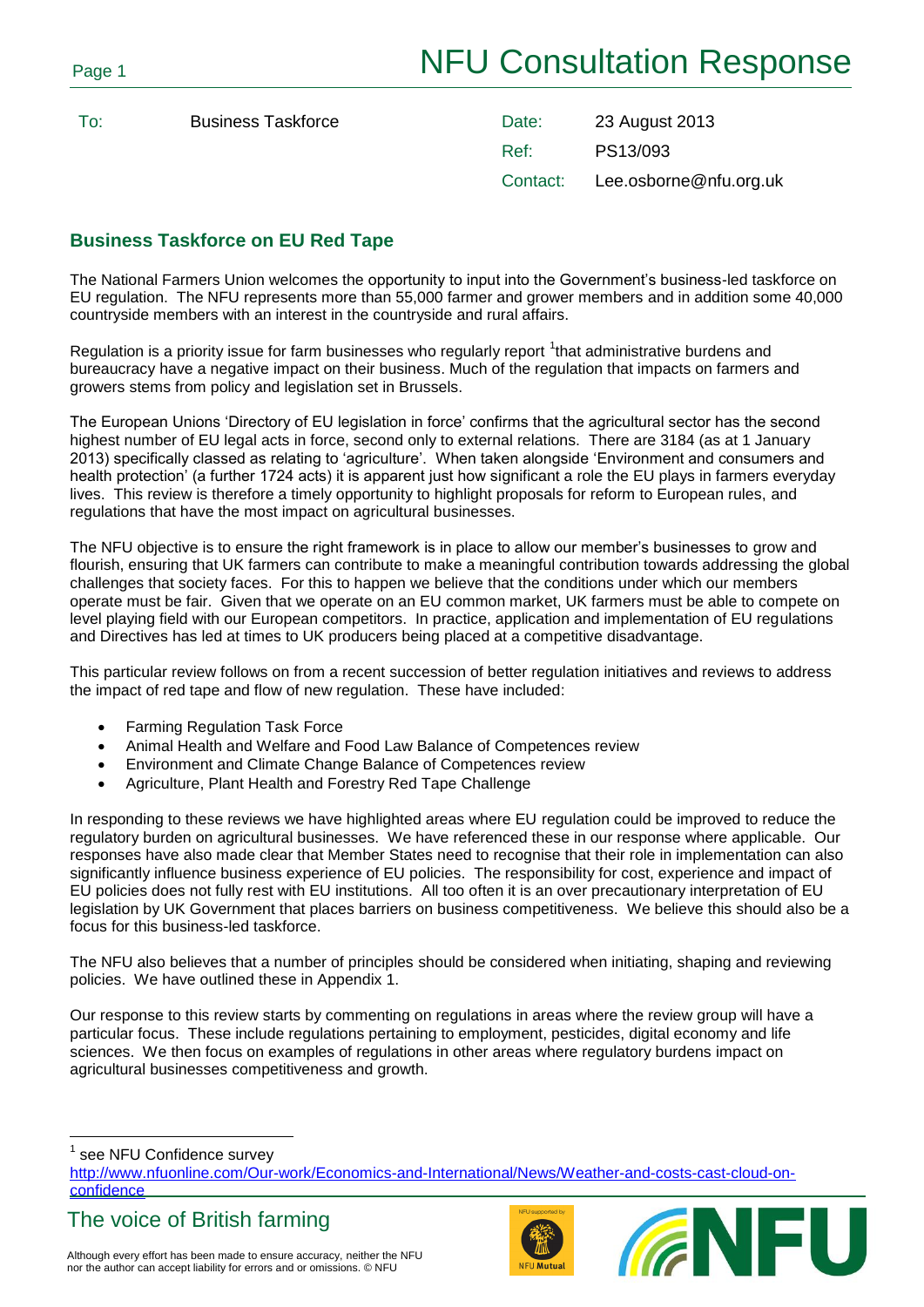# **Employment**

Employment legislation is complex and can be hard for small businesses to understand. Much of the burden and red tape involved with employment matters is a result of European regulations. We highlight below three areas of EU employment legislation that employers often raise:

## Working Time Directive 2003/88/EC

Although this started as an employment reform, the eventual directive was enacted as health and safety legislation to overcome the vigorous opposition of the UK to this proposal. The shortcomings of the directive generally are well known, particularly the opposition to allowing some Member States to allow workers in their countries to opt-out and work higher weekly hours than as prescribed by the directive. Attempts at reform stalled, initially because the EU Council and Parliament could not agree a joint text and a further attempt to revive the process through negotiations between the social partners collapsed in December 2012.

The NFU supports reform of the Working Time Directive to rein in the decisions of the European Court of Justice which have unreasonably stretched the reach of the directive.

- *When reform of the directive resumes, the NFU wants retention of the opt-out and a strict and narrow application of inactive on-call working time.*
- *In the meantime, NFU members fear further extension of the directive by the European Court of Justice extending the application of inactive on-call working time.* **This would be potentially** damaging to our livestock businesses who must have workers available 24/7 to deal with unplanned events such as mechanical breakdowns and emergencies.

### Business Transfers Directive (or Acquired Rights Directive)

The Transfer of Undertakings (Protection of Employment) regulations 2006 is applied into UK law by the Transfer of Undertakings (Protection of Employment) Regulations 2006 (TUPE). As a consequence of TUPE being essentially EU legislation there appears limited room for the UK regulations to be adapted to conditions in the UK.

 *The NFU considers the TUPE regulations excessive red tape because they hamper the reorganisation of agricultural businesses. The regulations are also difficult to understand and rewriting the regulations to introduce clarity would be welcome.*

Agricultural businesses require a great deal of flexibility to re-organise due to diverse factors including crop rotation to produce quality crops, joint ventures to maximise the economic benefit of specialist machinery, joint ventures to efficiently assemble blocks of crops for efficient production, and contract farming. The addition of TUPE unnecessarily complicates and restricts the re-structuring of farm businesses.

#### The Agency Workers Directive

From 1 October 2011, temporary workers have been entitled to the same employment and working conditions as comparable permanent staff after 12 weeks of service. This has meant a fundamental shake-up in the engagement of temporary staff, with wide ranging repercussions for both employers and employment agencies.

For labour users this requires full disclosure of the employment terms and conditions of their own employees to any employment agency retained and the threat of claims being made by agency workers against the labour user despite the fact that the agency workers are employed by the agency. Full disclosure of employment terms and conditions is a particular threat to small and medium sized enterprises, which typify agriculture and horticulture, because they are unlikely to have internal human resource department to manage employment relationships and record all employment terms and conditions.

• The NFU considers that the Agency Workers Directive reduces the flexibility of the labour market by imposing unnecessary restrictions on agency labour required to cope with temporary labour needs. **As a result the NFU would welcome a lengthening of the 12 week period to 6 months which would reduce the restrictions of the use of agency workers for seasonal work.**



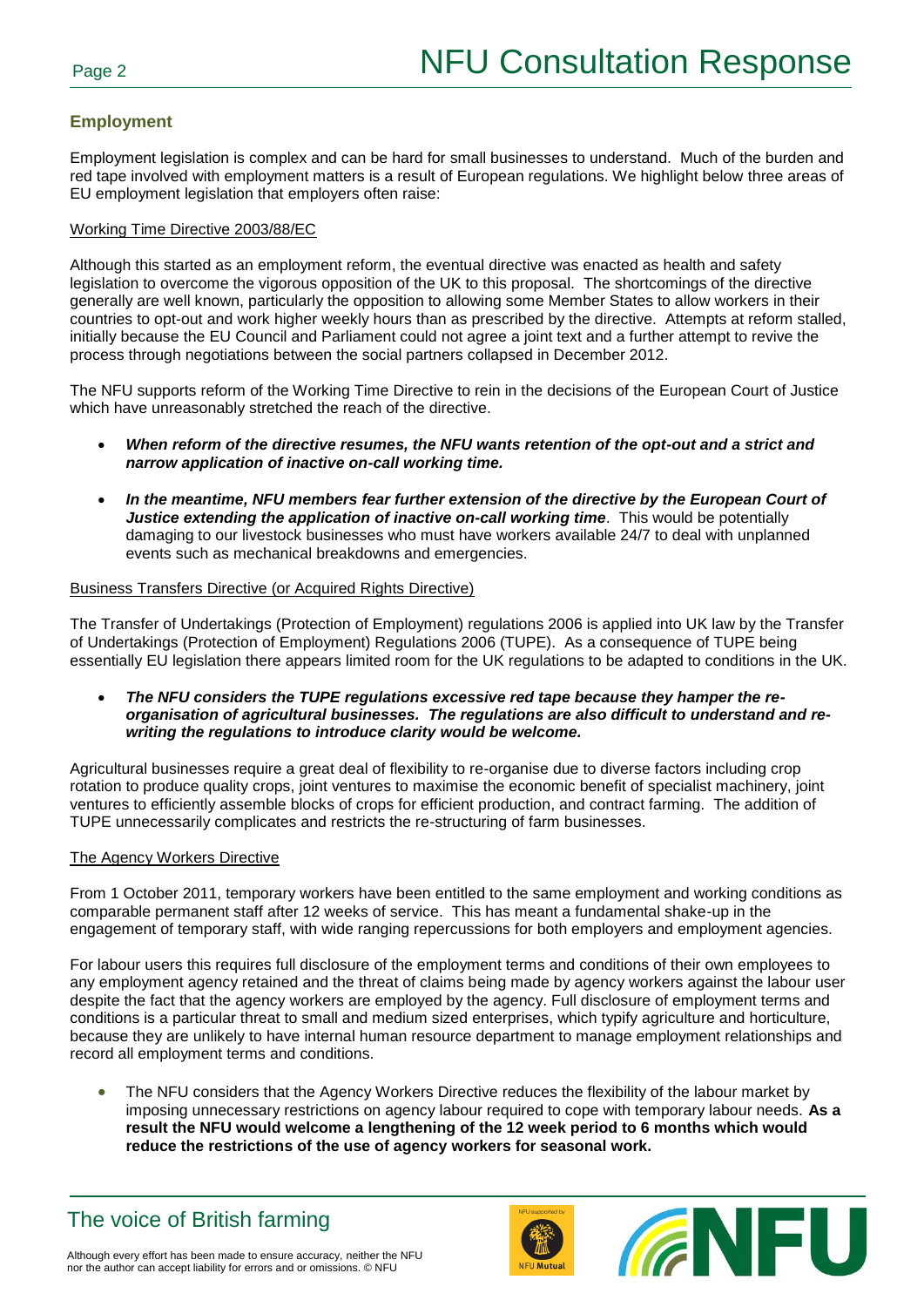# **Pesticides**

There are a number of specific issues relating to pesticides and biological pest controls that have a significant impact on the availability and innovation of crop protection technologies. The resultant effect of the barriers to innovative technologies is to reduce the overall competitiveness of UK and European agriculture on the global market. As we have highlighted in previous submissions on better regulation (Farming Regulation Task Force review, Balance of Competences review) all regulatory decisions need to be based on sound science and risk.

The EU Plant Protection Productions Regulation, which lays down rules for the placing of plant protection products on the market introduced hazard cut off criteria which lowers the threshold of tolerance for active toxicity, rather than adopting a risk based approach. The implications for agriculture are that this leads to further restrictions on vital crop protection products, important for securing crop yields and quality. This is likely to become increasingly problematic in coming years with the development of cut off criteria for Endocrine Disruptors and the possibility of a bee hazard criteria.

The impact of this approach has been seen with recent restriction of three Neonicotinoids based on a theoretical risk not evidenced in field trials which will have wide ranging impacts on EU farming competitiveness, which is even more acute given the continued use of these actives in other non-EU countries. This reduces the attractiveness for developing new crop protection technologies within Europe, as European agriculture is seen as a secondary target for new innovative technologies.

Similarly the Drinking Water Directive sets an arbitrary and illogical limit for the amount of pesticide in drinking water which is not risk based (i.e. there is no indication of relative risk and the likelihood of an impact for such risk).

- *As a result the NFU recommends:*
	- o *That the registration process for evaluation of plant protection products is based on risk criteria which accounts for real field risk and considers mitigation options*
	- o *The Drinking water Directive is based on risk*

## **Digital Economy**

 $\overline{a}$ 

In 2010 the European Commission published targets<sup>2</sup>for all broadband connections at speeds of at least 30 megabytes per second (Mbps), and for at least half of European households subscribing to speeds above 100Mbps, by 2020.

The NFU estimates that most farm businesses (and many others in rural areas) will manage very well for several years on speeds as low as 10-15Mbps (which would be a big improvement on the current rural average<sup>3</sup>). We are concerned that EU targets (and related state aid rules) and UK Government schemes prevent state investment in networks providing less than 'superfast speeds'.

When introduced, the Governments Rural Community Rural Broadband fund was confined to supporting projects providing speeds of 24Mbps or faster, and although Defra stated that it was 'technology-neutral' this meant that only fibre-optic cable schemes could attract funding.

We were pleased to learn that Defra had requested the approval of the Commission for its Rural Community Broadband Fund to be used to support wireless broadband projects at lower than 'superfast' speeds, though the Commission have said that wireless must be treated as transition technology, and there must be a clear intention to move to fibre-optic cable use within a short time.

 *We need to see barriers resulting from EU targets and UK Government schemes removed as they risk concentrating the investment into small pockets of the countryside when we require everyone to be on a 'reasonable speed'.*





<sup>&</sup>lt;sup>2</sup> A Digital Agenda for Europe - COM(2010) 245

 $3$  The average broadband speeds in rural areas are considerably lower than speeds in urban areas (4.4. Mbit/s in sparse rural hamlet and isolated dwellings compared with 14.8 Mbit/s in less sparse urban areas in 2012). Source: Defra (2013) Rural Proofing Guidelines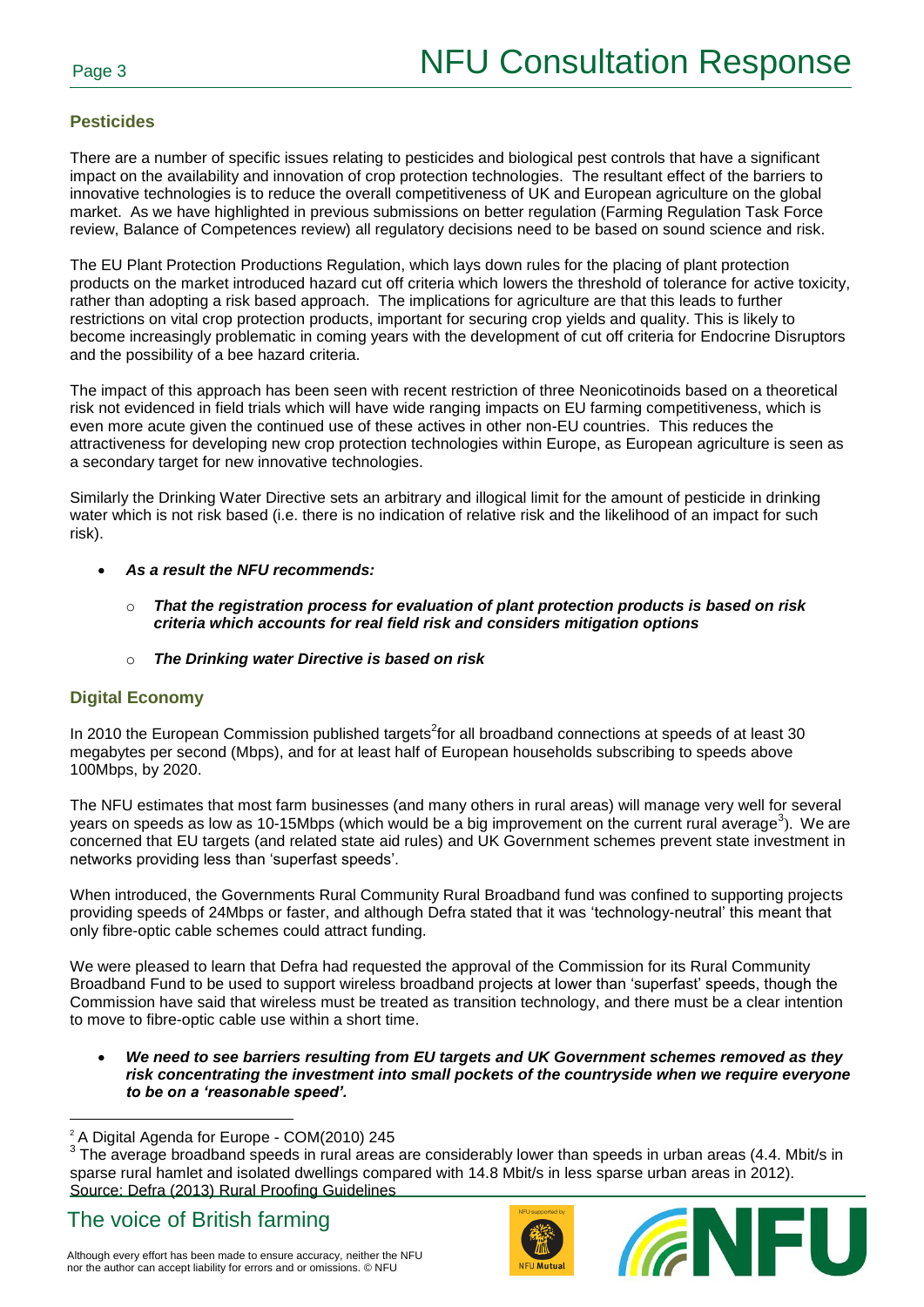# **Life Sciences**

The regulatory areas outlined in this section are covered more fully in our response to the second semester of Balance of Competences reviews. The full NFU responses to these reviews are available on request.

### Innovation and technological development

The NFU has significant interest in R&D, specifically that relating to agricultural and horticultural production. The practices, technologies, tools and services that farmers use are grounded in science and research. Innovation and technological development play a key part in enabling farm businesses to become more productive, resilient and competitive. For the farming industry to fully contribute to food security, economic growth and UK competitiveness, there must be a strong science based engaged in highly-relevant and impactful research; a clear pipeline to commercialisation; widespread knowledge-exchange activity; and effective skills and training provision. This can only deliver to its full potential if agricultural policy and regulation is working towards the same goals. EU action in all these areas ultimately has a significant impact on the UK farming industry.

The EU legislative process for key agricultural technologies and innovations is broken. Current examples of most concern to UK agriculture are GMOs and crop protection products. There are also problems with livestock cloning and nanotechnology. The emotive nature of these technologies makes them subject to political involvement that reflects personal views and national politics.

The resulting decision making and interventions in the regulatory process are not based on sound scientific evidence. Specific examples are the restrictions on Fipronil; the commissioning of a GM feeding study to repeat research already discredited by EFSA (Seralini 2012) and related increases in data requirements for GMO dossiers; and the extremely lengthy GMO approvals process, including no-votes with no basis in science, completely out of step with that in third countries. Ultimately, this means that companies are discouraged from investing in the EU, exemplified by BASF Plant Science moving its headquarters to the US in January 2012 and Monsanto ceasing to seek approvals for new biotech crops in Europe in July 2013.

This is completely contradictory to the goals of a knowledge economy and the desire to achieve a globally competitive European Union.

Existing EU activities could be made more effective and efficient if the associated regulatory processes required to exploit the science commercially worked properly.

 *As a result the NFU recommends that there should be an overarching strategy for encouraging innovation that proactively and robustly deals with the conflicting actions between institutions. The influence of EFSA, the Joint Research Centre, the Science and Technology Advisory Council and the Commission's Chief Scientific Adviser must be boosted significantly*.

To the industry and science communities it appears that these bodies are having no impact whatsoever in tackling the extremely poor policy making in key areas of agricultural technology.

## Nitrates Directive

The Nitrates Directive (ND) requires Member States to designate Nitrate Vulnerable Zones (NVZs) where the drinking water standard of 50 mg/l nitrate is or is likely to be exceeded, or where eutrophication is occurring. It requires an Action Programme (AP) comprising a prescribed minimum set of measures to be implemented in these.

The Nitrates Directive is very prescriptive and inflexible, imposing high costs to agriculture, and particularly the livestock sector. Administrative costs alone borne by agriculture (in England) have been estimated to be some £19.1m (+/- 25%) in the first year (2008) of the revised programme and £7.1m per year (+/- 25%) in subsequent years<sup>4</sup>.

 $\overline{a}$ <sup>4</sup> ECONOMICS REPORT FOR NIT18 NVZ ACTION PROGRAMME IMPACT ASSESSMENT. [https://www.gov.uk/government/uploads/system/uploads/attachment\\_data/file/82410/20111220nitrates-directive](https://www.gov.uk/government/uploads/system/uploads/attachment_data/file/82410/20111220nitrates-directive-consult-evid3.pdf)[consult-evid3.pdf](https://www.gov.uk/government/uploads/system/uploads/attachment_data/file/82410/20111220nitrates-directive-consult-evid3.pdf)





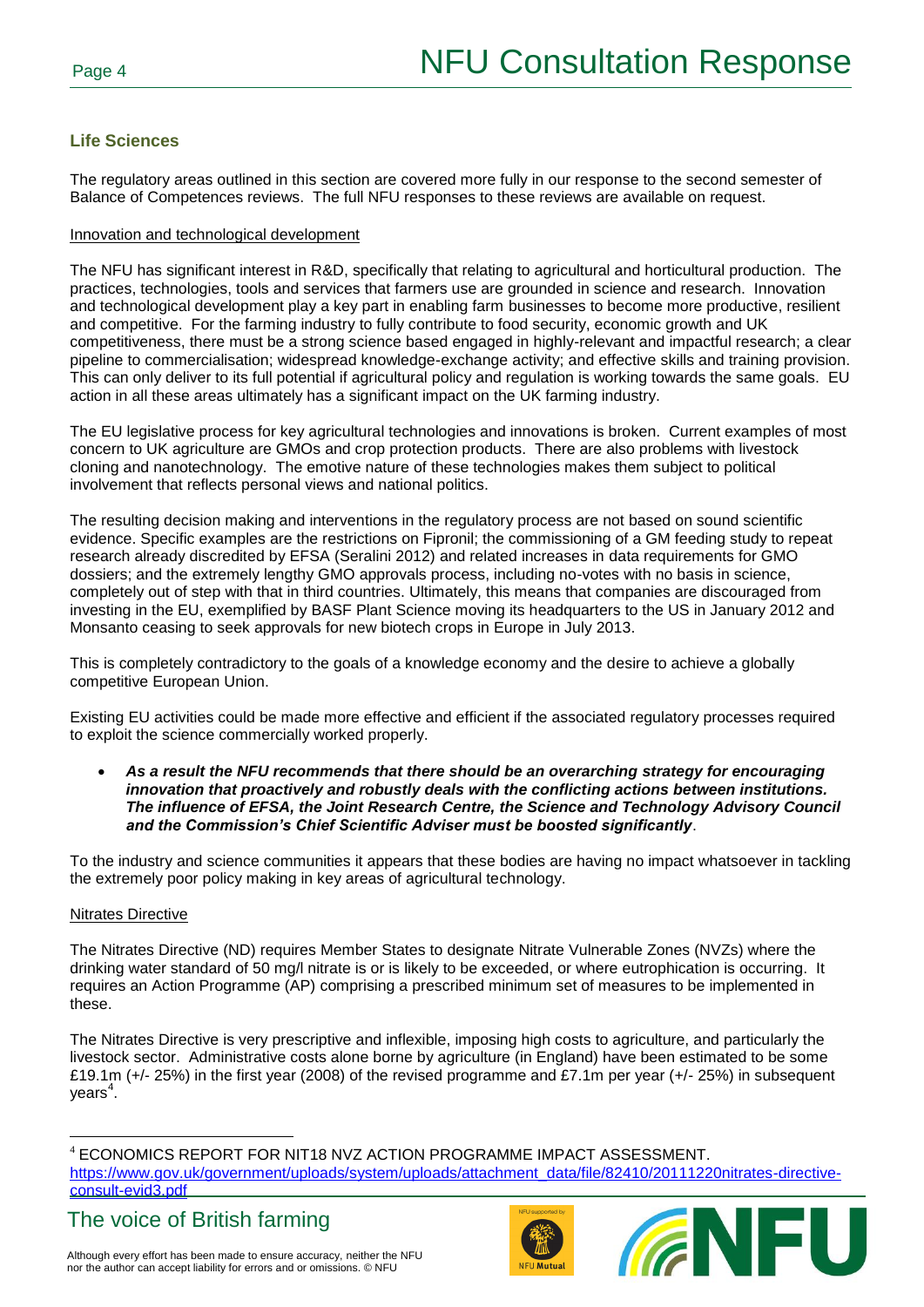However, the long term trends in reducing fertiliser inputs predates NVZ implementation, most NVZ action programme measures only limit nitrate pollution by small percentages and the impact depends wholly on the local situation *so a one-size fits all approach cannot deliver benefits equivalently across all areas.* 

### Habitats Directive

The Habitats Directive is another example of inflexible legislation. It does not take account for or recognise that climate change will impact on and change habitats. Member states are therefore disadvantaged in that they still have to ensure compliance to protect habitats and species within designated areas, even though climate change may be causing these areas to alter or for species to move.

Although the principles of cost effectiveness and disproportionate costs are clear and well established, across areas of EU environment legislation, such as the Water Framework Directive, these principles do not appear to be considered by the Habitats Directive, unless there are Imperative Reasons of Overriding Public Interest (IROPI). This notable absence means that habitat protection almost always wins out against any business or economic consideration.

#### *The NFU believe that greater consideration of the economic case for development of the costeffectiveness of measures to protect habitats is needed.*

#### Industrial Emissions Directive

The Industrial Emissions Directive (formerly the Integrated Pollution Prevention and Control Directive) was borne out of the Integrated Pollution Control legislation, aimed at large industrial sectors such as chemicals plants and the energy sector. But, during negotiations on the draft Directive, pig and poultry units were brought in within the scope of the legislation**.** Fundamentally, we believe that the Directive provisions are more suited to industrial process sectors rather than livestock units, run by, more often than not, single farming businesses.

The costs of compliance to the pig and poultry sectors include meeting best practice environmental standards, permit applications, and on-going annual regulator fees.

 *The NFU regard the regulation as wholly unsuitable for agriculture and believe that livestock units should be removed from within scope of the legislation*





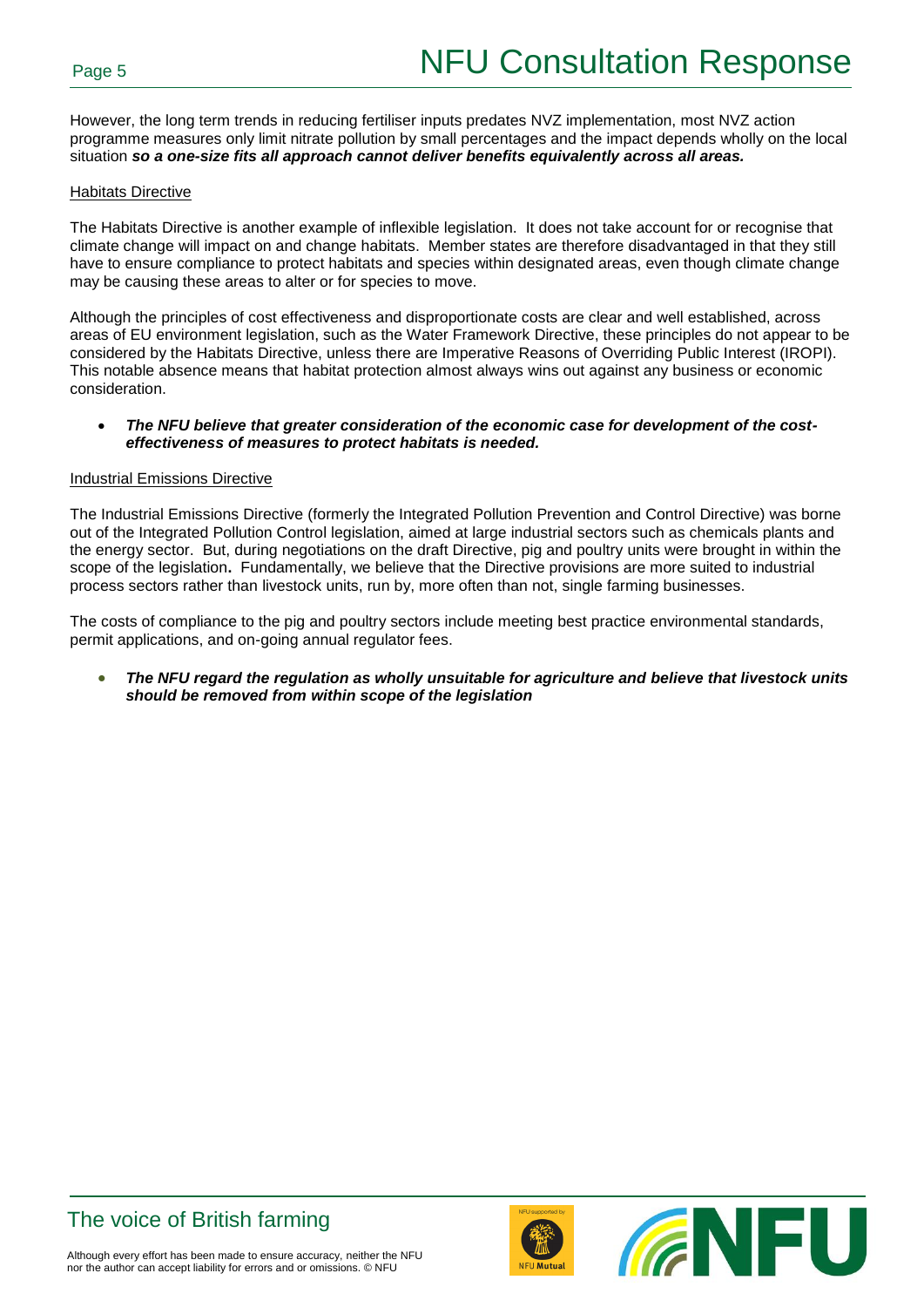# **CAP Implementation**

The EU has finally reached an outline political agreement on the next Common Agricultural Policy (CAP). Unfortunately that agreement leaves the door wide open for member states to implement a less common, less market orientated, more complicated CAP regime in the future. This will do nothing to help British farmers compete on a more level playing field in the future. For almost every element of the new CAP, there will be flexibilities for Defra to select with regards to implementation of the future policy.

Specifically there are two elements of CAP implementation that causes the NFU the greatest concern. Namely, the unilateral powers conferred on Defra to transfer money from pillar 1 (direct payments) to pillar 2 (rural development) and secondly, the potential for Defra to gold plate the new environmental rules.

## Transfers from direct payments to rural development (previously known as modulation)

The EU budget 2014-2020 settlement already places UK farm payments per hectare considerably lower than our main competitors and leaves the UK facing the largest loss of all member states in terms of our rural development fund envelope. To shore up the estimated 22% cut to the UK rural development envelope. Defra has been granted the "flexibility" to cut English farmer's payment levels by up to 15% and move this money across into the rural development envelope. The rural development fund is primarily used to finance environmental undertakings and broader rural concerns. Defra has welcomed this "flexibility" and has sought ways to maximise the actual amount of money that can be cut from English farmers payments and moved across.

The consequence of applying the cuts to the pillar 1 direct payments would be to widen the already significant differences in payment levels per hectare even further. This is concerning and leaves farmers here in England more vulnerable than our competitors in Europe and across the UK. We are competing in a single market. In a year of exceptionally poor weather the direct payment is an important element in the resilience of farming businesses. Other governments see the direct payments as, in part, a mitigation of the more stringent environmental regulations which apply in Europe and the restrictions, ever more costly, in our use of plant protection products and other technology. Higher payment rates allow our competitors to invest in their farming operations and to enhance their competitiveness.

- *We believe that it is wrong for Defra to start from the premise that the maximum amount must be transferred from pillar 1 to pillar 2. What is required is a quantifiable analysis that establishes how any transfer of monies to Pillar 2 will impact on English farmers and if transferred, how monies can remain accessible to active farmers before any rate of transfers is set.*
- *Defra has the flexibility to set the transfer rate initially to less than the maximum 15%. There would then be the option of reviewing the rate in 2017, if experience proves that to be necessary, depending on the demand for rural development measures.*

## New Environmental rules known as "greening"

The CAP agreement includes within it new mandatory requirements for farmers to undertake certain actions beneficial for the environment. These new rules are known as "greening." Three greening measures have been agreed at the European level. In addition Defra has successfully negotiated the right to implement some tightly defined alternatives to the three measures and to deviate from the minimum approaches to implementation.

Our fundamental starting point is that there should be no gold plating of the new rules, a view we are pleased to note is shared by Defra Ministers. We believe that Defra's approach to greening should be in line with the [guiding](https://www.gov.uk/government/uploads/system/uploads/attachment_data/file/229763/bis-13-775-transposition-guidance-how-to-implement-european-directives-effectively-revised.pdf)  [principles](https://www.gov.uk/government/uploads/system/uploads/attachment_data/file/229763/bis-13-775-transposition-guidance-how-to-implement-european-directives-effectively-revised.pdf)<sup>5</sup> issued by BiS earlier this year on the implementation of European legislation. In short, we fully support the principles of not going beyond the minimum requirements, seeking alternatives to regulation, endeavouring to ensure that UK businesses are not put at a competitive disadvantage compared with their European counterparts and undertaking future ministerial review.

In our opinion, "no gold plating" fundamentally means that English farmers should not be put at a disadvantage to our competitors. English farmers should not face more costly or burdensome conditions to unlock the 30%

The voice of British farming

 $\overline{a}$ 





<sup>&</sup>lt;sup>5</sup> [https://www.gov.uk/government/uploads/system/uploads/attachment\\_data/file/229763/bis-13-775-transposition](https://www.gov.uk/government/uploads/system/uploads/attachment_data/file/229763/bis-13-775-transposition-guidance-how-to-implement-european-directives-effectively-revised.pdf)[guidance-how-to-implement-european-directives-effectively-revised.pdf](https://www.gov.uk/government/uploads/system/uploads/attachment_data/file/229763/bis-13-775-transposition-guidance-how-to-implement-european-directives-effectively-revised.pdf)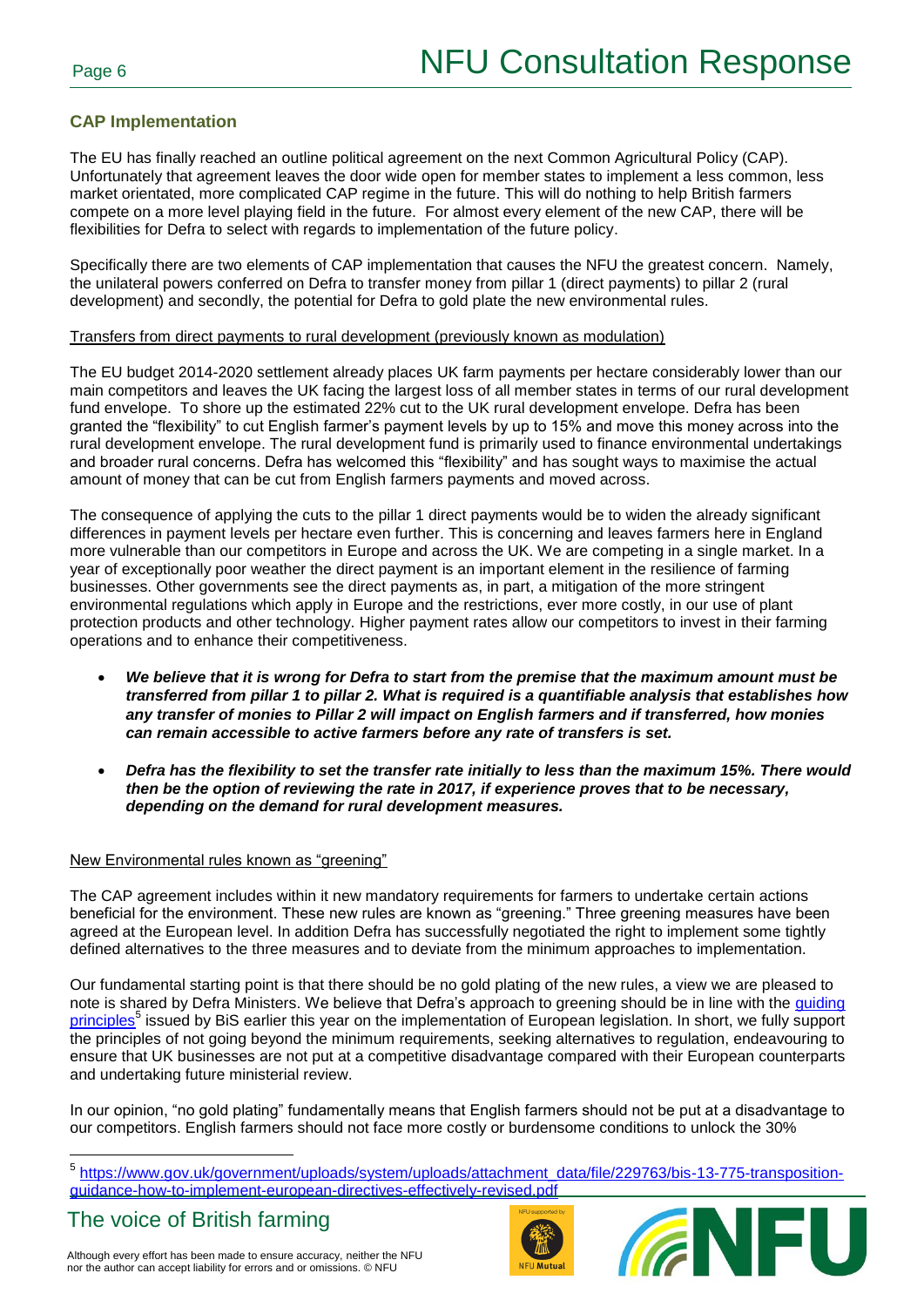greening aid than farmers in other parts of the UK or across the EU. This is irrespective of whether there is a choice in the regulation for Defra to undertake alternative options or flexibilities offered. If Defra were to go beyond the minimum requirements as a condition of unlocking the 30% greening aid, we believe that this would clearly be contrary to the Governments principles for transposition.

In the context of implementing the new greening rules "no gold plating" specifically means to us that:

- *Farmers should have access to the 3 European measures <sup>6</sup> with all of the options and exemptions offered.*
- *Farmers with more than 75% grassland and small areas of arable (less than 30ha) should be exempted from the ecological focus area and crop diversification requirements as laid out in the agreement.*
- *Where the requirements can be fulfilled at the national level (for example relating to the permanent grassland measure), this approach should be taken to avoid unnecessary costs on individual businesses.*
- *We expect the implementation rules associated with the ecological focus areas measure to respect the European Council declaration of the 8th February 2013***:** *"The requirement to have an ecological focus area (EFA) on each agricultural holding will be implemented in ways that do not require the land in question to be taken out of production and that avoids unjustified losses in the income of farmers".<sup>7</sup>*
- *We believe that the industry voluntary initiative "The Campaign for the Farmed Environment" can increase the environmental outcome of the new rules by providing locally targeted advice.*

 $6$  Article 29 1a of draft direct payments regulation 7 http://register.consilium.europa.eu/pdf/en/13/st00/st00037.en13.pdf

The voice of British farming

 $\overline{a}$ 



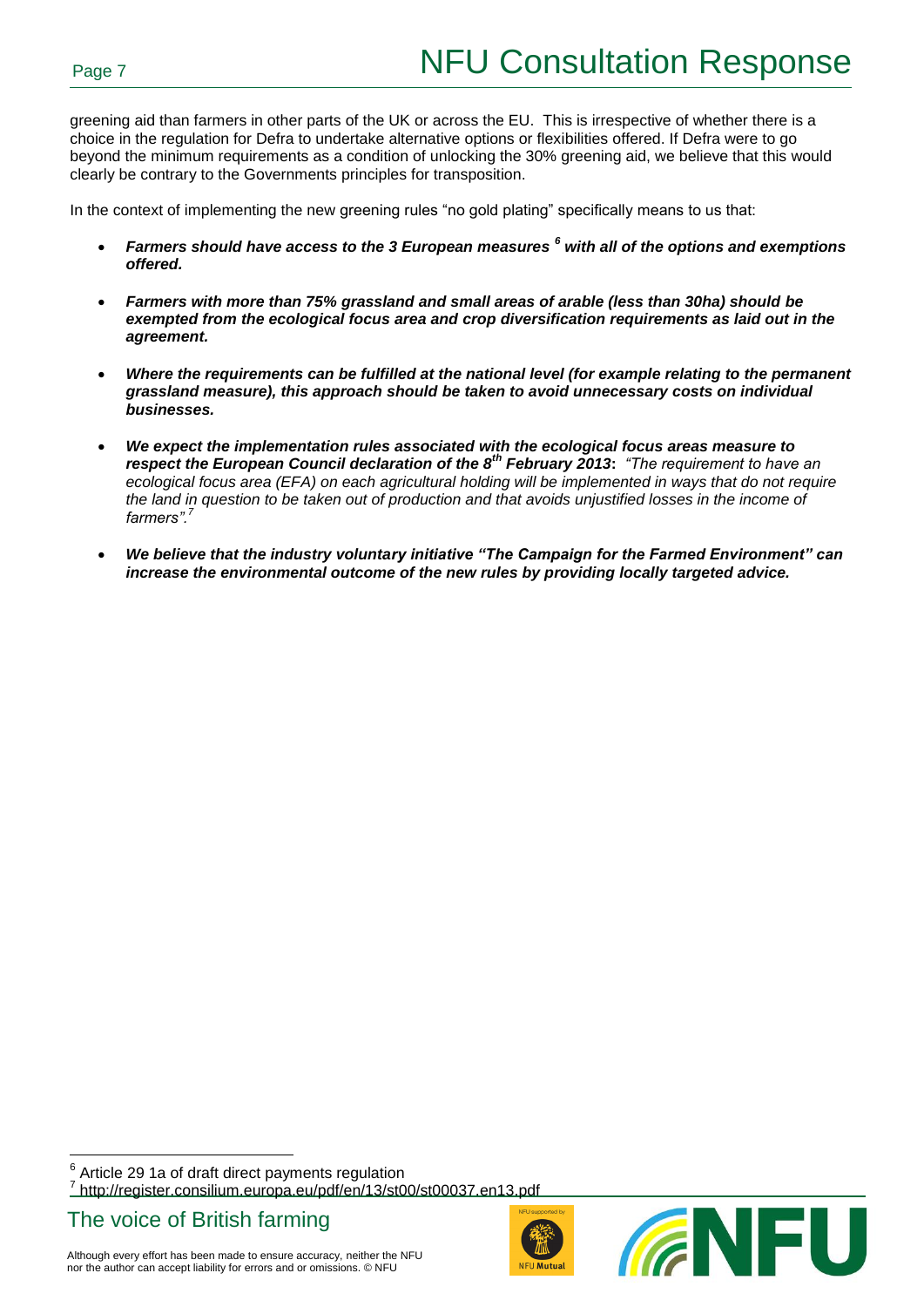## **Animal health and welfare**

The NFU has responded to a number of Government and independent inquiries into 'red-tape'. The examples below are covered more fully in our responses to the Farming Regulation Task Force but are summarised below as we believe they are still relevant. The full NFU submissions to these reviews are available on request.

#### Animal Health and Welfare in the EU

EU enlargement has resulted in a more diverse European Union and animal health and welfare does not carry the same priority weighting across the European membership. This is reflected in the reluctance of some countries to comply with European legislation relating to animal health and welfare.

Whilst in the past the NFU has welcomed Government's commitment to end 'gold-plating' of any new European legislation via the transposition process, we are concerned that other Member States' failure to comply with both current and new European legislation will create an uncompetitive trading environment regardless.

One such example is the Sow Stall ban, implemented across Europe from 2013

- *The NFU want the UK Government to support our industry's right to competitive trading across Europe by pressing the Commission to sanction against non-compliance activities amongst other Member States.*
- *There should be a moratorium on all new European and domestic welfare legislation until there is adequate enforcement of existing regulations throughout the EU.*

#### Animal Medicines: The 1-1-1 concept: A single market for animal medicines in Europe

The current regulatory system for veterinary medicine authorisation across the European Union, while necessary and effective is also highly complex and costly. Each Member State has its own licensing system, and this places a burden on the development of medicines that ultimately impacts on the food chain industry and animal welfare.

 *The UK agriculture and animal health sector, which includes the NFU, want to see a system socalled the 1-1-1 Concept implemented.* This would create the situation whereby veterinary licensing would require only a single dossier; a single scientific assessment and a single decision to license; in other words, the creation of a single licensing system for animal medicines in Europe.

## Sheep EID

The NFU believes that the regulation to compulsorily individually identify and movement report sheep is based on flawed principles and does not deliver any additional animal disease control benefits over batch traceability to warrant the additional costs and practical difficulties for farmers.

In terms of disease transmission and traceability, we believe that the risks are not associated with the movement of individual animals but through batch contact. It is not necessary to know the individual identity of every animal, only which batches have been in contact with each other.

The NFU acknowledges that there may be a number of commercial / management benefits for implementing individual identity and EID. However this regulation is drafted for disease control purposes and therefore the implementation of the regulation should be entirely dependent on the effectiveness of the regulation in terms of improving disease control.

This regulation has increased costs for farmers, auctioneers and processors both in equipment, tags and the time spent recording movements. For farmers, this regulation has the added consequence of increasing the threat and level of cross compliance fines.

 *The NFU does not believe the regulation is appropriate and proportionate and would prefer a return to a traceability system which only requires batch movement records as a compulsory element. We also believe that there are a number of improvements which could be made in the EU to make sheep traceability regulations more practical while not increasing the risk of disease spread.*





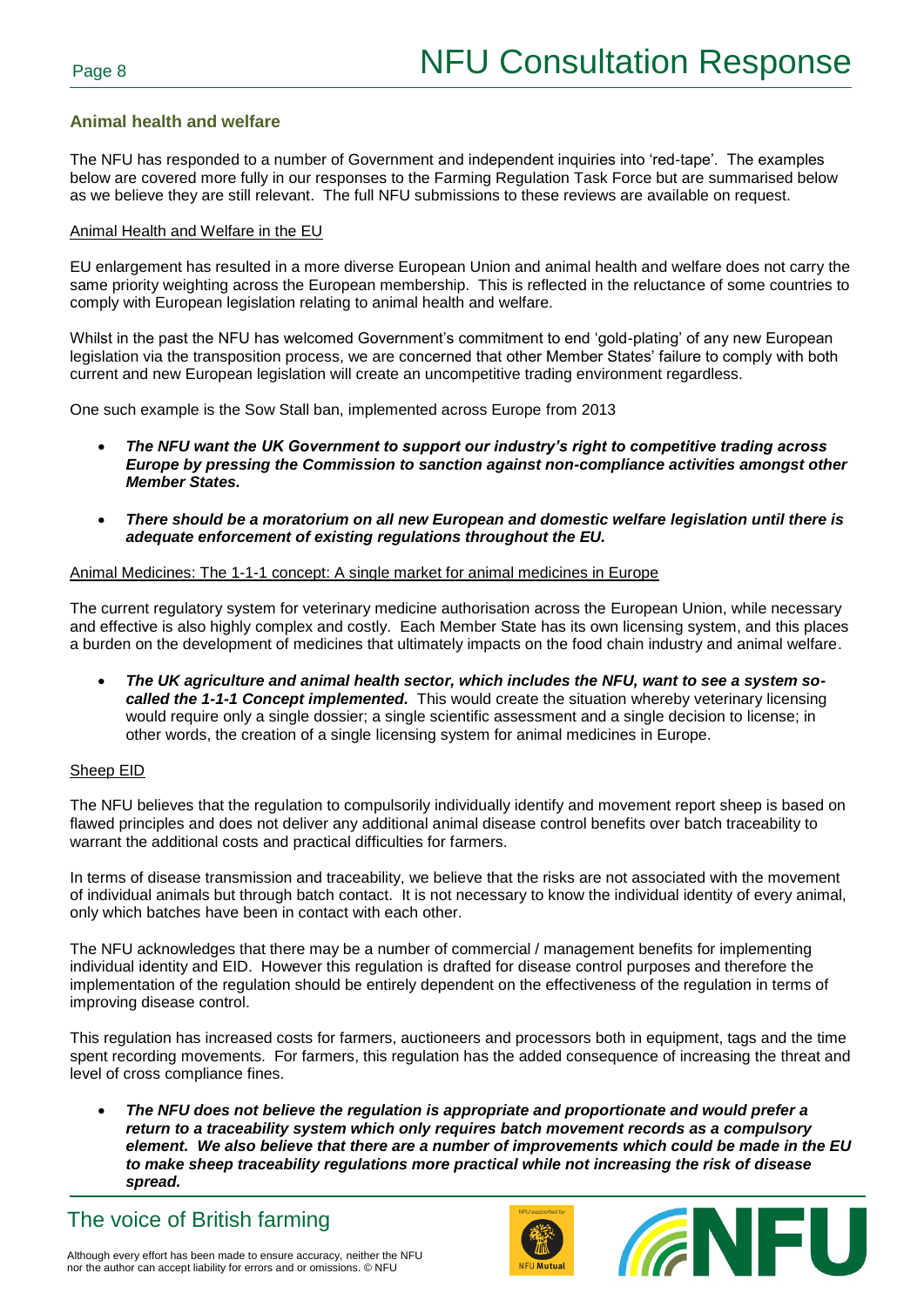## Transmissible Spongiform Encephalopathies (TSEs) Regulations

The Regulations relating to TSEs define the skull including the brains and eyes, tonsils, spinal cord of sheep over 12 months (or permanent incisor erupted) as specified risk materials.

At present in the UK the spinal cord is removed from sheep that have one permanent incisor erupted by splitting the carcase. Other European countries and large sheep meat exporters such as New Zealand use suction / air pressure removal. To date, trials in the UK have not produced results satisfactory to the competent authority and the method being trialed was found to incur many of the same inefficiencies as splitting. Continuing to require the splitting of the carcase incurs costs for the processor and producer and increases uncertainty in supply chains.

AHDB estimates detail that the increased time to process an animal on the slaughter line, results in slower line speeds. One abattoir operator estimated that splitting slowed the line from 500/h to 200/h. At an estimated cost of running the slaughter line at £700/h this increases the cost per carcase from £1.40 to £3.50.

The carcase is devalued by as much as 40% by the splitting process, as a split carcase is an indicator of an older animal. AHDB estimates indicate a loss per lamb in 2009 of between £15 and £23 and the total cost to GB sheep producers being within a range of £23 million to £34 million per year, based on 1.5 million lambs over 12 months. In addition, splitting itself devalues the carcase with buyers preferring "whole" carcases as they can be hung to mature. This was estimated to be worth an additional £2 per animal loss in value.

These are significant costs to an industry which is struggling with low returns and a lack of confidence to invest in production. We believe that the evidence for the need for this practice is weak. There is no proven link between the classical TSE's in sheep and vCJD in humans and there has never been a case of BSE found within a commercial flock of sheep. There is also no evidence to show that atypical scrapie can be transmitted to humans. Due to the age profiles of the national flock, we believe that any sheep that may have had contact with contaminated feed are no longer present.

### *The NFU believes it is time to review the need to take out the spinal cord of small ruminants over 12 months of age with a view to either removing this requirement or increasing the age at which this practise is conducted.*

The legislation currently refers to the eruption of permanent incisors. This eruption happens at different times for all sheep with variation not only between breeds which mature at different rates but between identical sheep depending on diet. This means that farmers must check the mouths of lambs before they are sent to market and regularly leads to a situation where sheep are sent to market under 12 months of age and with not incisors erupted, only to have incisors erupt en route to the slaughterhouse, a short period after, requiring the lamb to be split.

This not only devalues the carcase to the producer, providing a great deal of uncertainty, but can also lead to logistical issues for the abattoir as these lambs may not fit with retail specification, requiring alternative markets to be found and more lambs then purchased to make up this shortfall. Moving to a fixed date in the year instead of an arbitrary measurement governed by many biological factors would help to reduce many of these inefficiencies without compromising food safety.

- *The Government should call for change in Europe and the OIE to roll back TSE controls for sheep in the same way as cattle – there is no evidence that scrapie is transmissible to humans, and the regulation as it stands increases red tape for no measurable benefit.*
- *Change the assessment of older animals from two teeth to a fixed date in the year following birth instead. This "cut-off date" would simplify the legislation, decrease costs for processors and give producers the confidence to send lambs for slaughter knowing that they will not be penalised if the incisors erupt early.*
- *Continued investigation into practical alternative forms of spinal cord removal, where this would not lead to devaluation of the carcase. The current practice of splitting serves to gold plate our requirements compared to other EU member states and international trading partners such as New Zealand.*



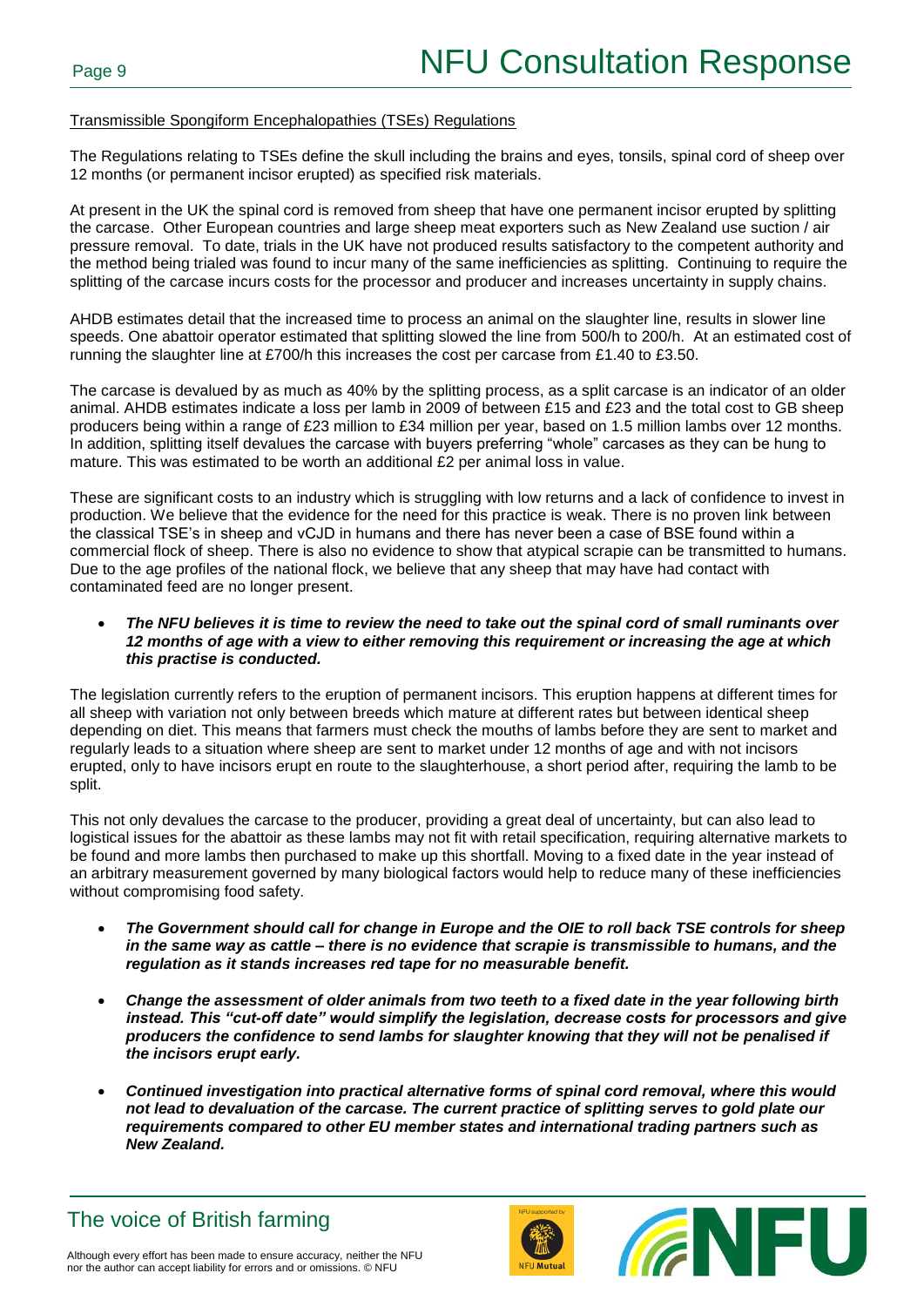## **Transport**

### Whole Body Vibration for agricultural vehicles

Directive 2002/44/EC (Vibration) is implemented in the UK through the Control of Vibration at Work Regulations 2005. Principally these regulations require employers to make an assessment of the risk to their workforce of vibration. If the vibration is likely to exceed an action level, they should take measures to reduce vibration to as low as reasonably practicable. They must ensure that vibrations do not exceed a daily limit value. This limit value will apply to older agricultural vehicles (pre 2007) from July next year.

Unlike other industries, farmers have to operate to tight weather windows in order to undertake certain agricultural tasks (e.g. harvest). Introducing a limit value is entirely impractical for farmers where there are limitations on the control measures that can be taken in such a short space of time and it is very difficult to tell, in the field, when a limit value has been exceeded. We see this as one of many EU requirements which could impede upon the competitiveness of UK farmers. We think that the emphasis should be upon machinery manufacturers to design machinery that limits vibration. As responsible operators and employers farmers will use equipment safely and appropriately on a daily basis.

This is an example of where a Directive should not include such prescriptive requirements as they will impact on sectors differently.

 *As a result the NFU recommends that there should be flexibility within the Directive and the exposure limit values for agricultural vehicles should be removed*

## Driver CPC

The NFU believes that the UK's implementation of Directive 2003/59 in relation to Driver Certificates of Professional Competence to incidental drivers in agriculture is a disproportionate burden.

Whilst the Directive is clear in its recital that it should not apply to "*vehicles used to carry out transport where this is considered to have a lesser impact on road safety or where the requirements of this Directive would impose a disproportionate economic or social burden*" the UK has directly transposed the requirements of the directive without further exemption for incidental drivers. The Netherlands is an example of a country that has included an exemption for drivers who are at least 21 years old and drive within a distance of 50km, and small businesses.

Farmers may fall under the Directive when using goods vehicles to take produce or livestock to market, or when taking harvesters to the field in minibuses. Such driving is either sporadic or seasonal, as is the case during harvest where farmers may drive for a very limited distance for a couple of months a year. This directive is designed to improve driving standards and safety. It is most appropriate for drivers who spend significant time driving and not incidental driving where any benefits would be disproportionate to the burden of the training

 *We do not consider Driver CPC a necessary requirement for the UK given the UK's excellent road safety record and robust driver training programme. The UK also has far reaching and comprehensive health and safety and environmental legislation. We therefore consider that there are existing ways to implement these changes*

The Commission has clarified to the Government that the exemptions should not apply to a whole industrial sector such as farming. The recent consultation from the Commission seeks views on harmonising the scope and exemptions in the Directive to that for drivers hours. If this change happens it will exempt most transport activities for farming businesses.

Driver CPC is an example of poorly drafted EU legislation being directly transposed into UK law. There is a shared responsibility between the Commission and Member States to understand the nuances and impact of legislation on businesses. This is especially important for businesses where driving and transport are incidental to their main business activity.

If you would like to discuss anything in our response, please contact Lee Osborne, NFU Better Regulation Adviser.